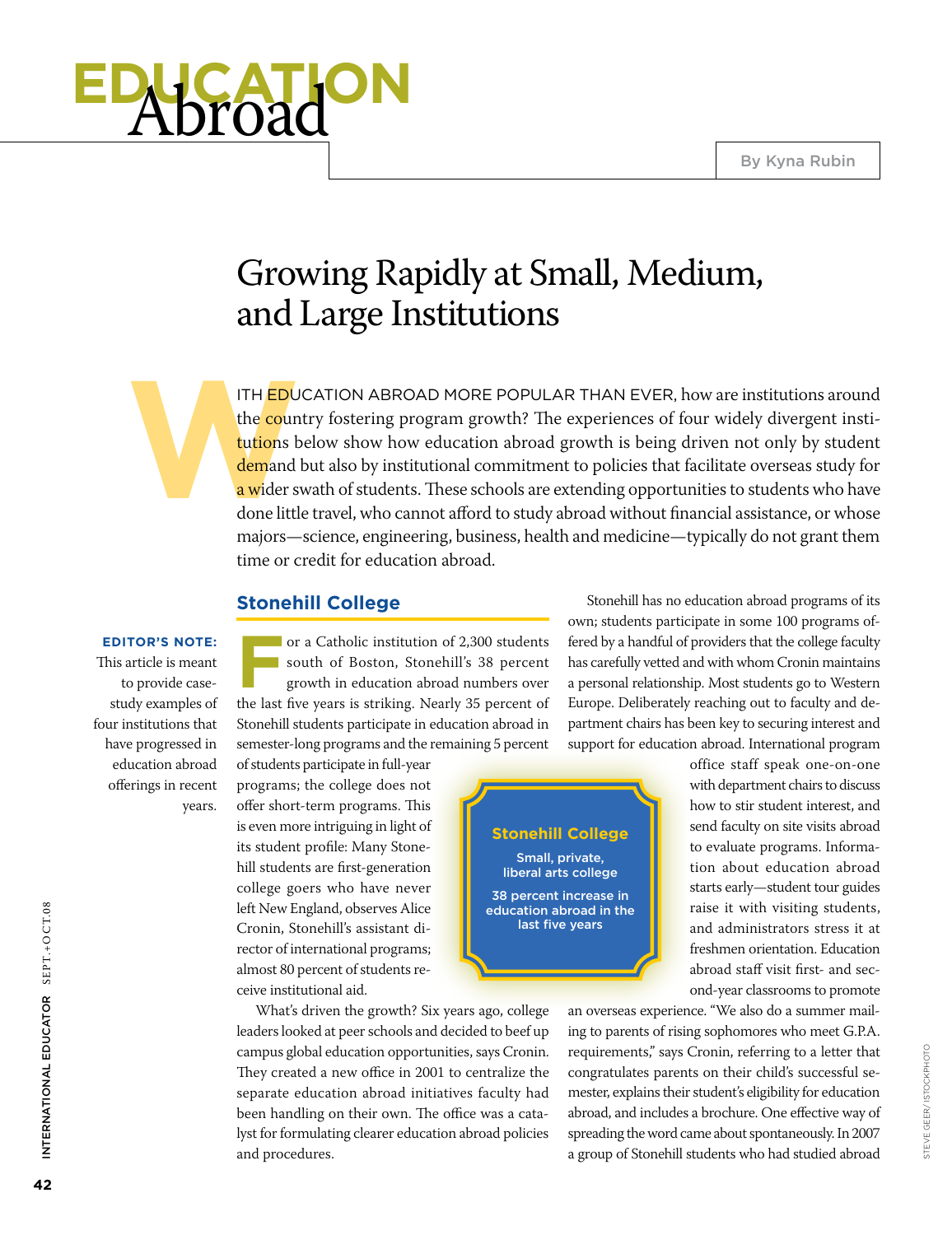NAFSA's *Strengthening Study Abroad: Recommendations for Effective Institutional Management,* a report released in January 2008, offers campus leaders principles and guidelines to consider as they send growing numbers of U.S. students overseas. It is available online at www.nafsa.org/imsa.

### **Criteria for the Institutional Management of Study Abroad**

#### **Institutional Commitment**

- **1.** Institutional planning has established and embedded study abroad as an integral element in the academic offerings of the institution.
- **2.** A financially sustainable plan is in place to support the study abroad office.
- **3.** Study abroad is integrated into the academic life of the institution.
- **4.** Systems and processes are in place to provide institutional oversight.

#### **Study Abroad Infrastructure**

- **5.** There is a structured approach to program planning and a facultydriven process for course approval and credit transfer.
- **6.** Study abroad options are regularly updated to respond to academic opportunity and student need.
- **7.** Clear institutional policies guide study abroad credit transfer.
- **8.** Programs promote the health and safety of students studying abroad, and manage institutional risk.
- **9.** Programs are regularly evaluated, and evaluation leads to improvements.

#### **Adequate Resources**

- **10.** The institution actively seeks and retains knowledgeable and experienced personnel to lead and operate the study abroad office.
- **11.** Financial aid policies and fundraising practices encourage student participation in study abroad.
- **12.** Policies and practices are in place that control the costs associated with study abroad programs.

#### **Clarity and Accountability**

- **13**. Critical information related to study abroad is communicated to all stakeholders.
- **14**. Clear contracting and auditing procedures exist, including conflict-of-interest

The Ward Building at the Feinberg School of Medicine, Northwestern University, downtown Chicago campus applied for special interest housing under the theme "global awareness." Their goal has been to share their overseas experiences with other students by holding open houses and visiting dorms to chat up students.

Cronin ascribes the education abroad explosion on her campus to all these factors and to the college's policy on financial aid portability. Since fall 2004 the college has permitted its many students who receive some form of financial assistance to use it while studying overseas. Students used to forfeit their institutional aid when they went abroad. Stonehill loses money when students use their aid overseas, but usually makes it up through full-paying students. "We're on that fine line," says Cronin.

#### **Santa Clara University**

mid-size Jesuit-run Catholic school<br>in California's Silicon Valley, Santa<br>Clara has more than doubled its in California's Silicon Valley, Santa Clara has more than doubled its education abroad student numbers in the last four years, from 250 to 650. Since 2005 Santa Clara's enrollees also have been given the green light to take their institutional aid abroad. This policy change is behind 20 to 30 percent of the jump in education abroad numbers, figures Barbara Colyar, director of study abroad. The school's board of trustees approved this and other changes aimed at making education abroad more affordable for all students. Coffers suffer when students apply their financial aid abroad, but a significantly increased university endowment over the last ten years has enabled the new policy. In its quest to be "as fair as possible," says Colyar, the university also has a multi-tier fee structure for its education abroad programs, directly tied to costs. A \$5,000 increase occurs between fees for its service missions to developing world countries and those for its more costly affiliated provider programs.